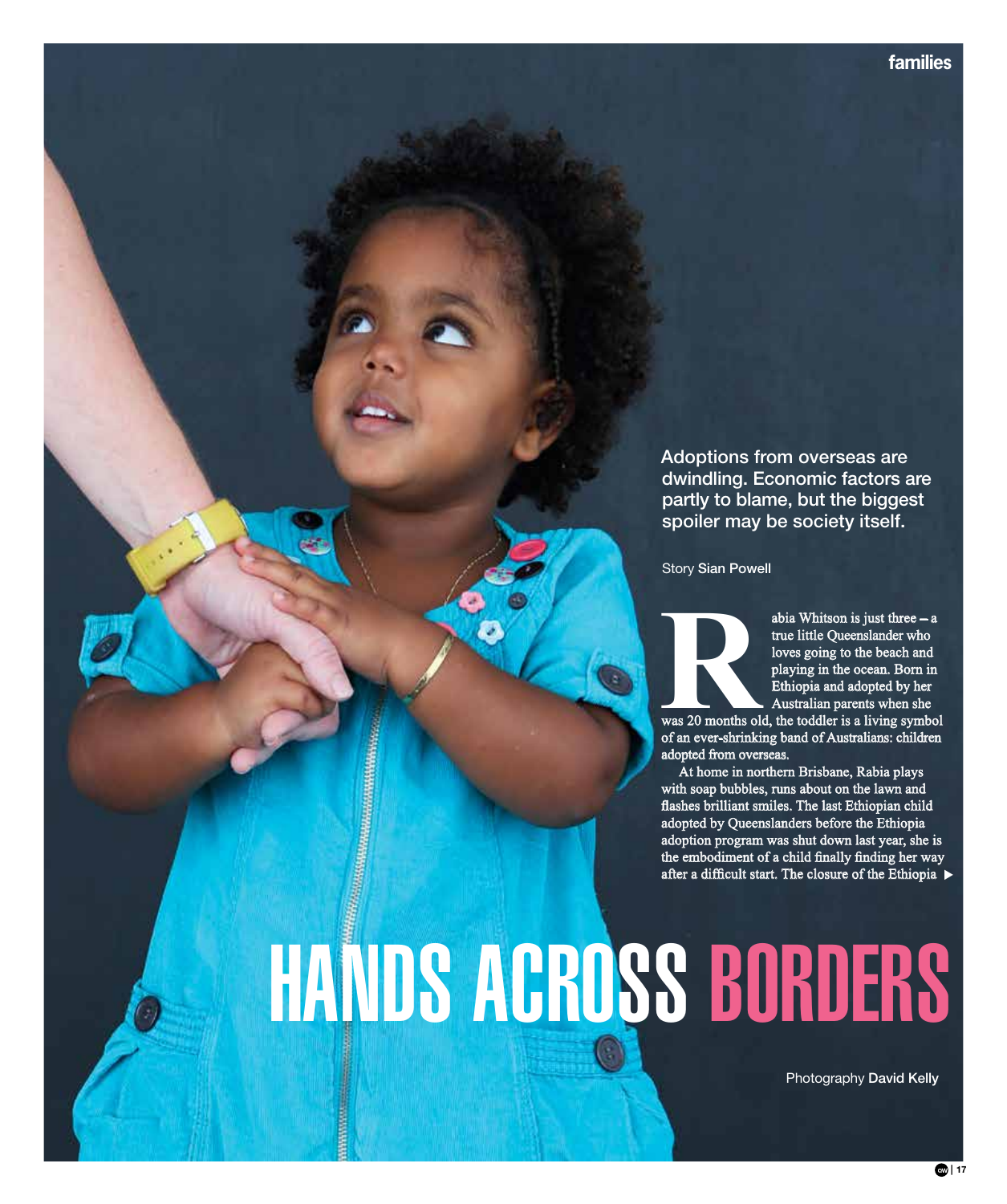program put a dent in already dwindling Australian adoption numbers. And even those inter-country adoption programs that are still functioning are seeing fewer and fewer children arrive in Australia to begin new lives with adoptive families.

In the past 12 months, only five children have come to Queensland to live with their adoptive families, a fraction of the number arriving ten years ago. It's a worldwide trend, born of a combination of tectonic shifts in the global economy and a slow tide of changing social mores. Many poorer nations have edged up the wealth ladder, so families are less likely to relinquish their children to institutional care, and local families are more likely to adopt. The stigma of unwed motherhood has faded. In some Asian nations, a widespread hesitation to adopt a child who might have "bad blood" is slowly sliding away.

On the other side of the equation, the all-toocommon scandals of baby-selling and adoption profiteering have tainted inter-country adoption, and there have been tales of woe and alienation from some adults who were adopted from Asian or African countries many years ago. So as the queues of Australians, Americans, Canadians and New Zealanders who want to adopt a child from another country keep growing, the numbers of children released for adoption – both domestically and internationally – continue to shrink.

### **RABIA BEGAN LIVING IN AN ETHIOPIAN**

orphanage when she was six months old. Her Australian mother, Gaye Whitson, doesn't want to describe it in any detail, but orphanages in developing nations often have similar characteristics: crowded and understaffed, places of distress and need.

When Rabia first left the institution, she was malnourished and underweight. She had diarrhoea that persisted for months, a chest infection and a middle-ear infection. She was still feeding from a bottle – Gaye, 35, and her husband Mark, 34, introduced her to solids. She wasn't walking, running or talking as she should have been at 20 months. She missed the only people she had known – the orphanage staff – was often inconsolable, and for a while she would only respond if spoken to in Amharic, the language of Ethiopia.

She was frighteningly insecure. For her first six months with the Whitsons, she woke up every single night with "night terrors". She clung to Gaye and refused to be left. "I would say the first six months was hell," Gaye Whitson laughs. "Rabia had separation issues, all the textbook problems that you read about and you hear about."

Even now, 16 months after the adoption, and although Rabia has notched up huge gains and walks and runs with confidence and chatters with ease, she remains an anxious child. Whitson feels

she can't go back to work and leave her daughter with carers. From a bad start, with poor health and the uncertainty of life in an institution, Rabia is slowly adjusting to a new life in Brisbane, following in the footsteps of hundreds of children from China, Taiwan, India, Korea, Africa, the Philippines, from nations all around the world, who have been adopted by Australians. The toddler has a new beginning in the sun in suburban north Brisbane, with the love and care of her father and mother. She will have the tiny ups and downs of an ordinary childhood – the first bike, the pretty shoes, the birthday parties, the exams passed – and the hope of a life of comfort and peace.

# **IT IS INTERNATIONALLY ACCEPTED THAT THE**

best place for a child is with his or her parents, regardless of poverty or conflict or upheaval. Failing that, a home with the child's extended family. Failing that, with a family in his or her country of birth. And, as a last resort, with a family from another nation.

For thousands of children in institutions across the world, this "last resort" is their only choice. Institutional care is their lot – sometimes for weeks or months, sometimes for years. Numbers are always rubbery, just as parental emotions are usually raw, but according to a recent report in the *China Daily* newspaper, China was home to about 615,000 orphans and abandoned children in January this year, and more than 100,000 of them were living in government institutions. UNICEF

estimates 1.3 million children in Central and Eastern Europe were living in public care in 2008 – more than half in boarding schools or other residential institutions. According to 2009 UNICEF estimates, more than 300,000 African children were living in residential care.

Intercountry adoption really began in Australia in 1975, when several hundred war orphans were airlifted out of South Vietnam and brought to safety and a life with adoptive parents. Since then there has been a steady stream of unwanted, abandoned or orphaned children arriving from overseas to join Australian families. But the stream is drying up. From a peak of 65 in 2004-05, each year the official figure of inter-country adoptions in Queensland is becoming inexorably smaller. The national figures have shown a similar slump: from a high point of 434 in 2004-05 to 149 in 2011-12.

As the president of the International Adoptive Families of Queensland organisation, and father to Hannah, 9, and Jeff, 5, both adopted from the Philippines, Brisbane businessman Tony Dunne, 50, finds this sharp decline deeply frustrating. He concedes that many nations, such as Korea and Thailand, now have more money than they used to, and find themselves better able to take care of abandoned or parentless children. But there are lots more deprived children out there in other parts of the world, he says, and the federal Attorney-General's department should be actively seeking adoption agreements with a whole range of nations

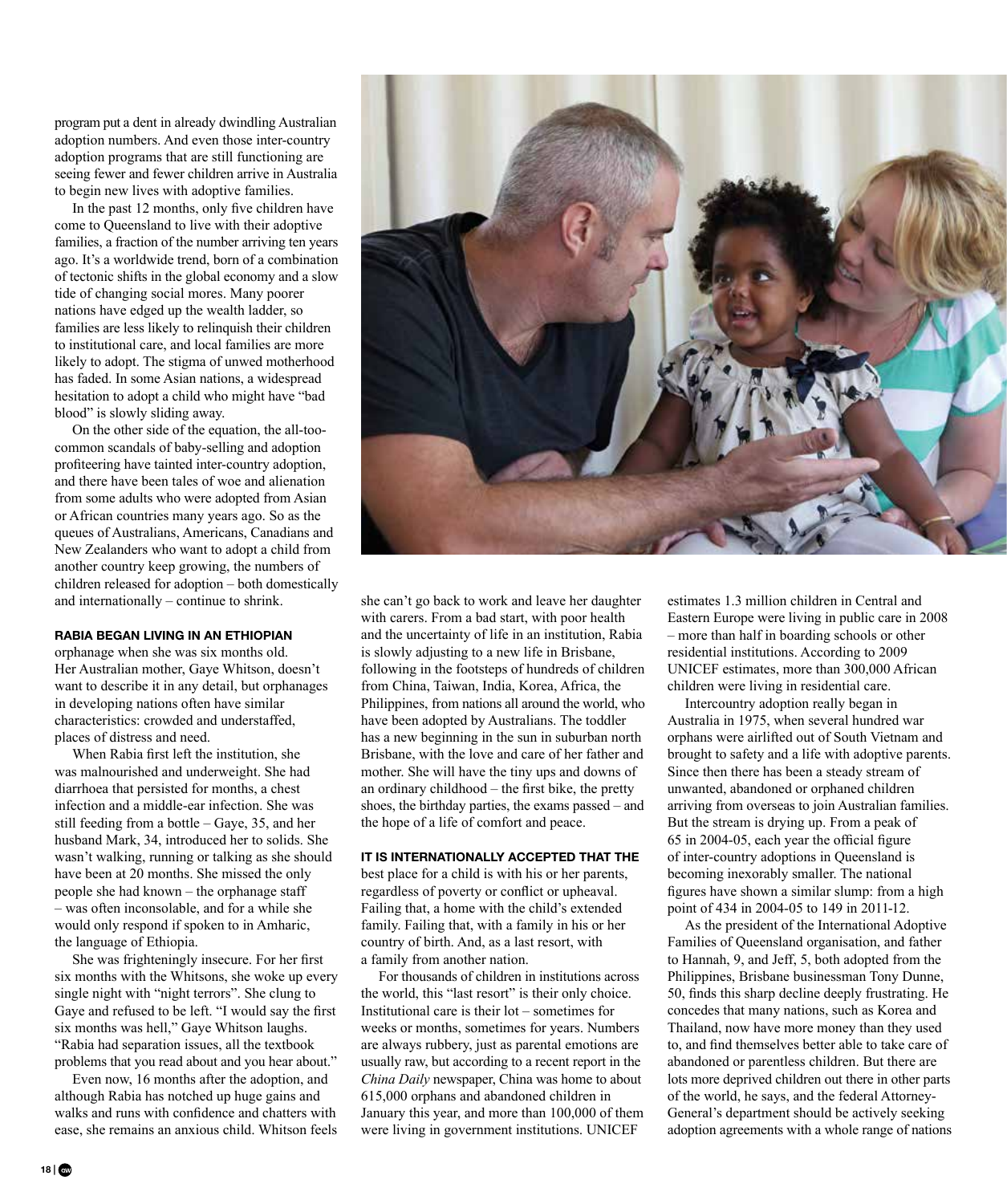

people say, "would you DO IT AGAIN?" WE'D GO through it again, and MORE, TO **HAVE RABIA.** 





in Africa and Asia, nations where many children are languishing in care-homes or orphanages. Many of these nations are signatories to the Hague Adoption Convention (which regulates international adoption). "They say they're investigating a few, but I don't trust anything that comes out of them, to be honest," Dunne says. "There are kids in orphanages in African and all sorts of other countries that are signatories to the Hague and the Australian Government's doing nothing about it."

Dunne thinks there's a general Australian governmental aversion to international adoption, and it's one based on simple fear. "It's a knee-jerk to things like the stolen generation and the Australian adoption policies," he says.



More than a cultural exchange … (*above*) Analee Matthews as a toddler with her adoptive father and siblings; (*below*) Tony and Rhondda Dunne with Jeff, 5, and Hannah, 9.

For her part, Gaye Whitson thinks too many people are simply ignorant about adoption. "It's quite confronting when people will come over and say, 'she's not really yours, how much did she cost?' like she was some detergent," she says, adding that too many people play strange psychological games with adopted children, telling them they are very lucky and they should be grateful to their adoptive parents.

The Whitsons try to block that sort of talk. Rabia is just three. She doesn't need to feel a sense of obligation to her parents. She doesn't need to be told she should be grateful and a good girl because her parents saved her life. "So much is wrong with that. So much emotional and psychological damage can be done as a result of the public not being aware of the repercussions of what I'm sure they think are nice comments."

## **BUT THERE SEEMS TO BE A JUSTIFIABLE**

deeper issue regarding future anxieties and frustrations for a child adopted from overseas, adopted from a different culture, a different heritage, a different race. These days adoptive parents are encouraged to forge a link with the country of their child's birth, to visit and even to learn the language. "Deracinated" is an ugly word, meaning "uprooted, removed or separated from a native environment or culture", and a child who feels deracinated is likely to have problems in life.

Analee Matthews, 39, who was adopted by Anglo-Australian parents, has lived through such difficulties. She was born in Vietnam during the war, and brought to Australia as a baby. Her Australian parents were loving, but as a child she fought with a constant fear she would be abandoned. Her birth certificate read: "born to unknown parents and abandoned at birth".

It left a mark. "I always felt loved unconditionally, but I think on a subconscious level I wanted to make sure I never gave them a reason to give me up," she has written. Now a successful writer and journalist, living in Sydney with a child of her own, she remembers her life as the child who looked different.

"Being raised in a town in regional Victoria,

I grew up with a distinct sense of isolation and a constant niggling of loneliness. I didn't have any other Asian faces around me; I don't even think there was a Chinese restaurant in the town I lived, so I never really had anyone around that I could relate to." She grew up by the beach thinking of herself as a "blonde-haired, white surfie chick", and it took a long time for her to mesh the inner-Analee with how she looked to others.

Alienation problems can be minimised if a child grows up among similar-looking people, Matthews believes, and elements of his or her birth culture should be easily available if they want to explore them. Dunne and his wife Rhondda, 48, have done their best to stay connected to the Philippines. "We've fallen in love with the country, we go there, we cook the food, we've got lots of friends from there," he says. They are even struggling with Tagalog, the most prevalent language in the Philippines. "I can speak half-a-dozen words, my wife can speak probably a couple of hundred. We try to learn. It's enough to muddle by in the shops and make the shopkeepers and the taxi drivers smile."

Gaye and Mark Whitson took pains to get as much information as possible about Rabia's early life, to have the answers ready for those questions that will inevitably emerge as she grows older. They talked to her Ethiopian relatives about her birth and about the life they wanted for the child. They went to the countryside where Rabia was born and took photos and videos. "It was for Rabia," Gaye Whitson says. "To say this was your birth family, and this is what they wanted you to know about them in the future. It was to try to help Rabia later on in life when those questions come up. It's not about you. It's about your child, who's going to really struggle. It's just a fact of life."

She doesn't want to go into much detail about the meetings, or about the people in Rabia's early life; she wants to hold on to some privacy for the little girl. It wasn't an easy time for the Whitsons, or for Rabia's Ethiopian relatives. But it was important for Rabia. "I think the photos, and all those sorts of things, will help." The Whitsons were prepared to deal with any number of emotional difficulties and clamber over all the bureaucratic hurdles to adopt their daughter. But many Queenslanders, still on long adoption waiting lists, have found the layers of bureaucracy difficult to deal with. To start with, potential adoptive parents have to have some money. It's a sensitive subject, and of course children are not commodities, but Whitson reluctantly concedes they have spent "tens of thousands" of dollars on their quest for Rabia. For his part, Dunne says he's always careful to thwart the "how much did your baby cost?" questions. But, generally, he says, the cost of the adoption process will be between \$15,000 and \$30,000.

And these parents-in-waiting must be patient.  $\blacktriangleright$